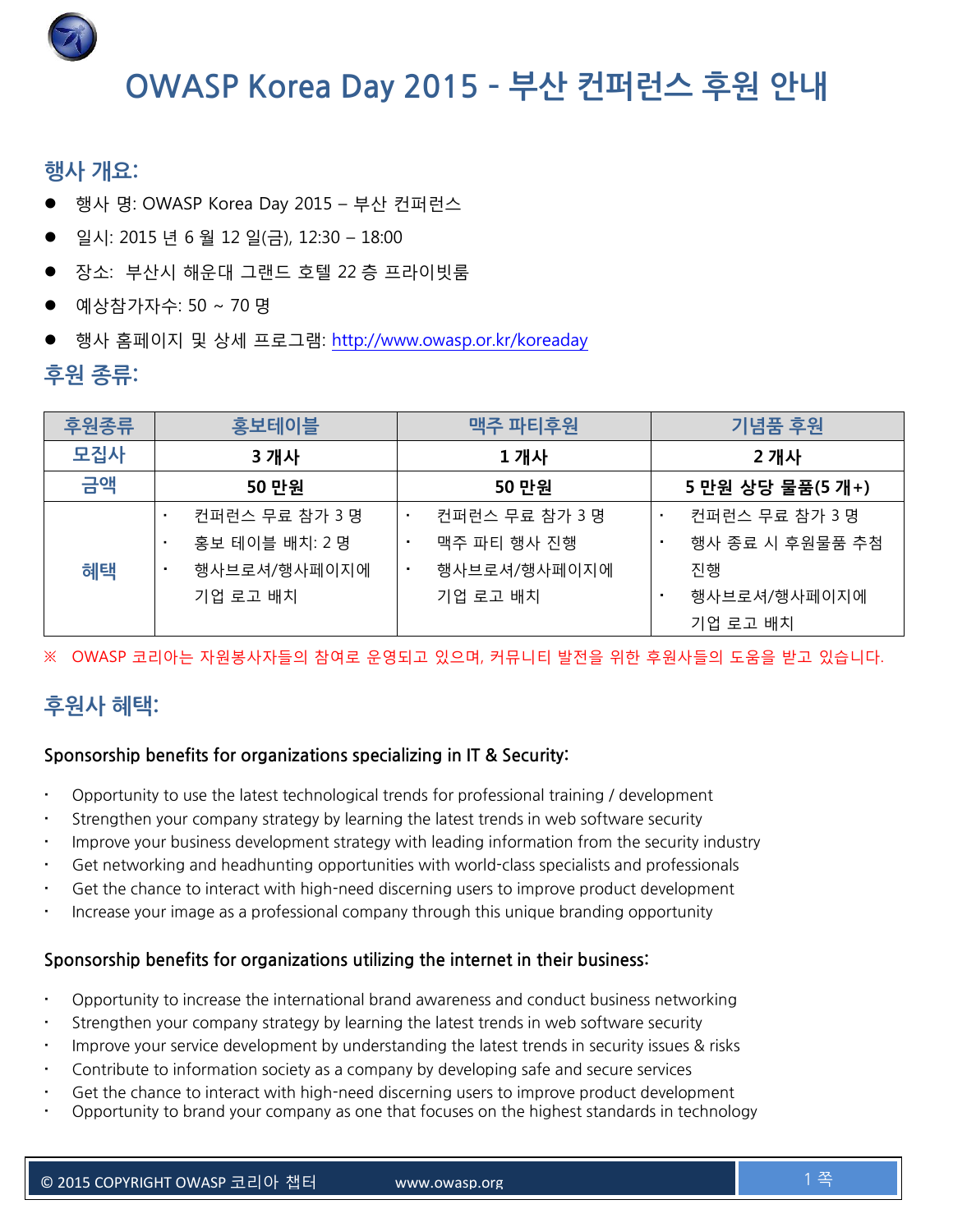**OWASP Korea Day 2015 – 부산 컨퍼런스 후원 신청서**

# **후원사 연락처:**

| $\bullet$ 회사명:    | 대표자 성명:        |
|-------------------|----------------|
| $\bullet$ 회사 주소:  |                |
| $\bullet$ 담당자 성명: | 이메일:           |
| $\bullet$ 전화번호:   | <u> 해드폰번호:</u> |

## **후원 선택:**

| 후원종류  | 홍보테이블                                                                       | 맥주 파티후원                                                                  | 기념품 후원                                                                             |
|-------|-----------------------------------------------------------------------------|--------------------------------------------------------------------------|------------------------------------------------------------------------------------|
| 모집사   | 3 개사                                                                        | 1개사                                                                      | 2 개사                                                                               |
| 금액    | 50 만원                                                                       | 50 만원 이내                                                                 | 5 만원 상당 물품(5 개+)                                                                   |
| 혜택    | 컨퍼런스 무료 참가 3 명<br>٠<br>홍보 테이블 배치: 2 명<br>×<br>행사브로셔/행사페이지에<br>٠<br>기업 로고 배치 | 컨퍼런스 무료 참가 3 명<br>٠<br>맥주 파티 행사 진행<br>٠<br>행사브로셔/행사페이지에<br>٠<br>기업 로고 배치 | 컨퍼런스 무료 참가 3 명<br>٠<br>행사 종료 시 후원물품 추첨<br>٠<br>진행<br>행사브로셔/행사페이지에<br>٠<br>기업 로고 배치 |
| 선택(v) |                                                                             |                                                                          |                                                                                    |

## **후원 참여 절차:**

- 1. 후원 신청 마감일: **5 월 29 일(금) 까지**
- 2. 후원 신청서를 작성하셔서 jang-goon.sohn@owasp.org / [yune.sung@owasp.org](mailto:yune.sung@owasp.org) 로 송부
- 3. 후원물품 납부
	- 홍보테이블: 신청서 제출 후 1 주일 이내에 후원 금액을 지정된 계좌로 입금
	- 기념품 후원: 신청서 제출 시, 시장가격이 포함된 후원 물품 사진 제출
	- 맥주 파티후원: 신청서 제출 후, 행사 당일 오후 7 시부터 맥주 파티 프로그램 진행
- 4. 행사 무료 참가자 등록 (6 월 5 일 까지)
- 5. 홍보 테이블 참여자 등록 (6 월 5 일 까지)

위와 같이 "OWASP Korea Day 2015 – 부산 컨퍼런스"에 후원 신청을 합니다.

|--|--|

© 2015 COPYRIGHT OWASP 코리아 챕터 www.owasp.org 2 쪽